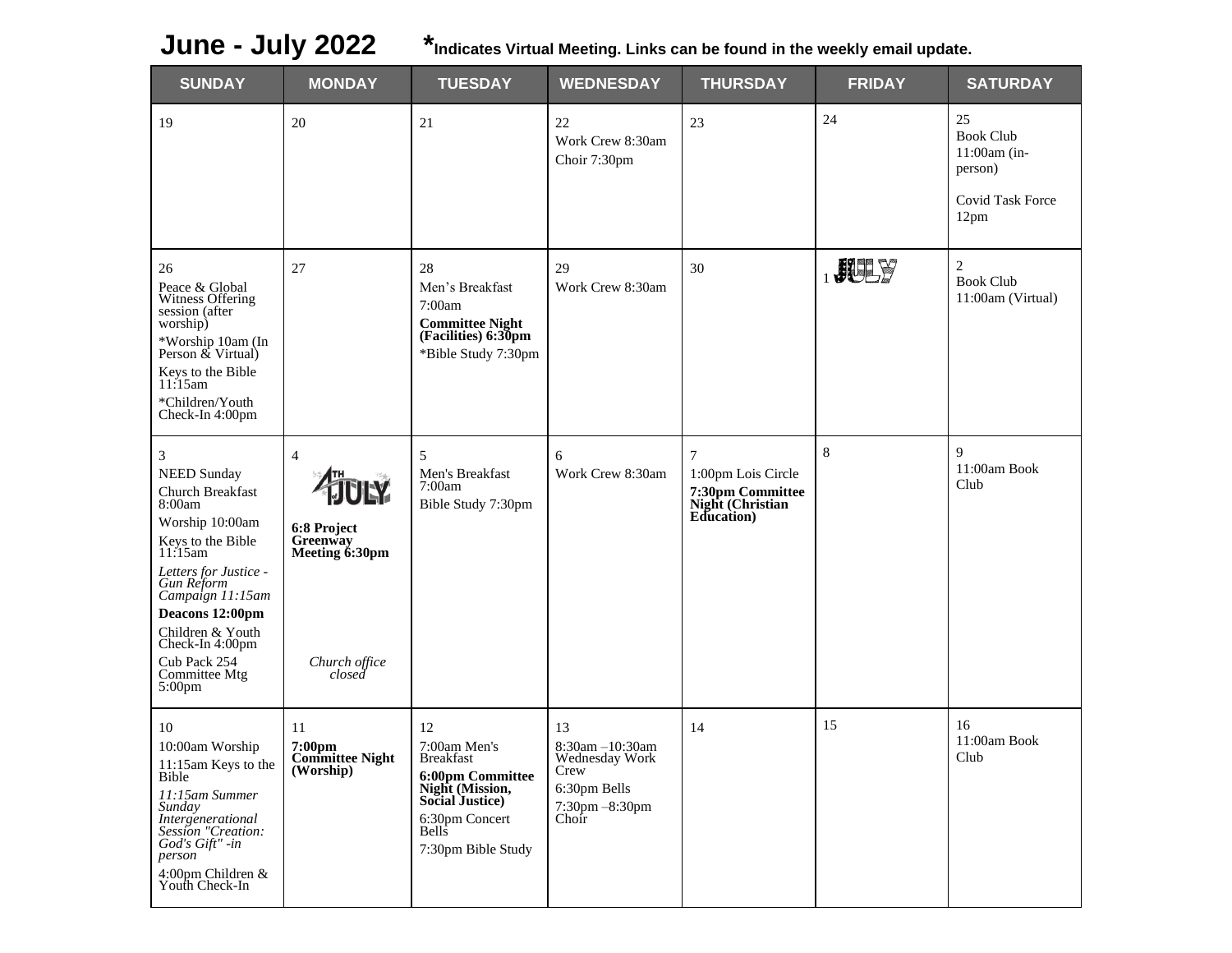#### *WELCOME GUESTS!*

Our church is a congregation of the Presbyterian Church (USA). Our mission is:

Replenished by God's love, we strive to be a Christ-like presence that serves the people of our community and the world.

#### **You are invited to participate in our worship and work!**

If you are looking for a church home, you are welcome here. We invite you to:

- · Fill out the Attendance Sheet located on each row.
- · Introduce yourself to our pastor;
- · Visit our web site at https://emmanuelpc.org
- · Check us out at Facebook *@EmmanuelPresbyterian* and Instagram/Twitter *@EPCBedford*

Email: office@emmanuelpc.org

#### *Regular Opportunities for mission, ministry, and nurture at Emmanuel*

**Sunday opportunities:** Church School is at 11:15am. Worship service at 10:00am.

**Monday opportunities:** Ruth Women's Fellowship group meets every third Monday at various local restaurants for dining and fellowship. Call church office for more information.

**Tuesday opportunities**: Men's Prayer Breakfast every Tuesday, at 7:00am. Happy Hands Women's Circle meets every fourth Tuesday at 9:30am (No meetings during summer months) and Esther Women's Circle every second Tuesday at 9:30am (No meetings during summer months).

**Wednesday opportunities:** Wednesday Work Crew 8:30-11:00am. Handbell Choir rehearsal is at 6:30pm. Adult Choir rehearsal begins at 7:30pm.

**Thursday opportunities:** Lois Circle meets the first Thursday of each month at 1pm at various local restaurants.

For more information about these regular opportunities at Emmanuel as well as special projects requiring volunteer assistance, please call the church office at 871-545-0251. Our prayer chain is also reachable by calling 817-545-0251. After office hours the church phones are answered by the voicemail system.

## **EMMANUEL PRESBYTERIAN CHURCH**

P.O. Box 663 - 2701 Harwood Road, Bedford, Texas 76095-0663

Phone: 817-545-0251

Website: [www.emmanuelpc.org](http://www.emmanuelpc.org/) Email: [office@emmanuelpc.org;](mailto:office@emmanuelpc.org) finance@emmanuelpc.org Church office timings: Mondays & Tuesdays 8:00am-2:30pm; Wednesdays 8:00am-1:00pm. Thursday's availability on phone and email only. Fridays, Saturdays, Sundays closed

### **CHURCH STAFF**

| Reverend Dr. Kyle Walker        |               |  |  |  |  |
|---------------------------------|---------------|--|--|--|--|
| Jessica Pereira                 |               |  |  |  |  |
| Becky Baker                     |               |  |  |  |  |
| Susan LaPointe                  |               |  |  |  |  |
| Tak Yan Yeung                   |               |  |  |  |  |
|                                 |               |  |  |  |  |
| Class of 2023                   | Class of 2024 |  |  |  |  |
| John Field                      | Molly Park    |  |  |  |  |
| Scott Keyes                     | James Taylor  |  |  |  |  |
| Nancy Cable                     | Pat Wiegand   |  |  |  |  |
| John Stocking                   | Laura Mahon   |  |  |  |  |
| Sheryl Taylor, Clerk of Session |               |  |  |  |  |
| Rick Thompson (Treasurer)       |               |  |  |  |  |
| <b>BOARD OF DEACONS</b>         |               |  |  |  |  |
| Helen Sink                      | Leah Wyckoff  |  |  |  |  |
| Linda Greenwell                 | Claire Morris |  |  |  |  |
|                                 |               |  |  |  |  |